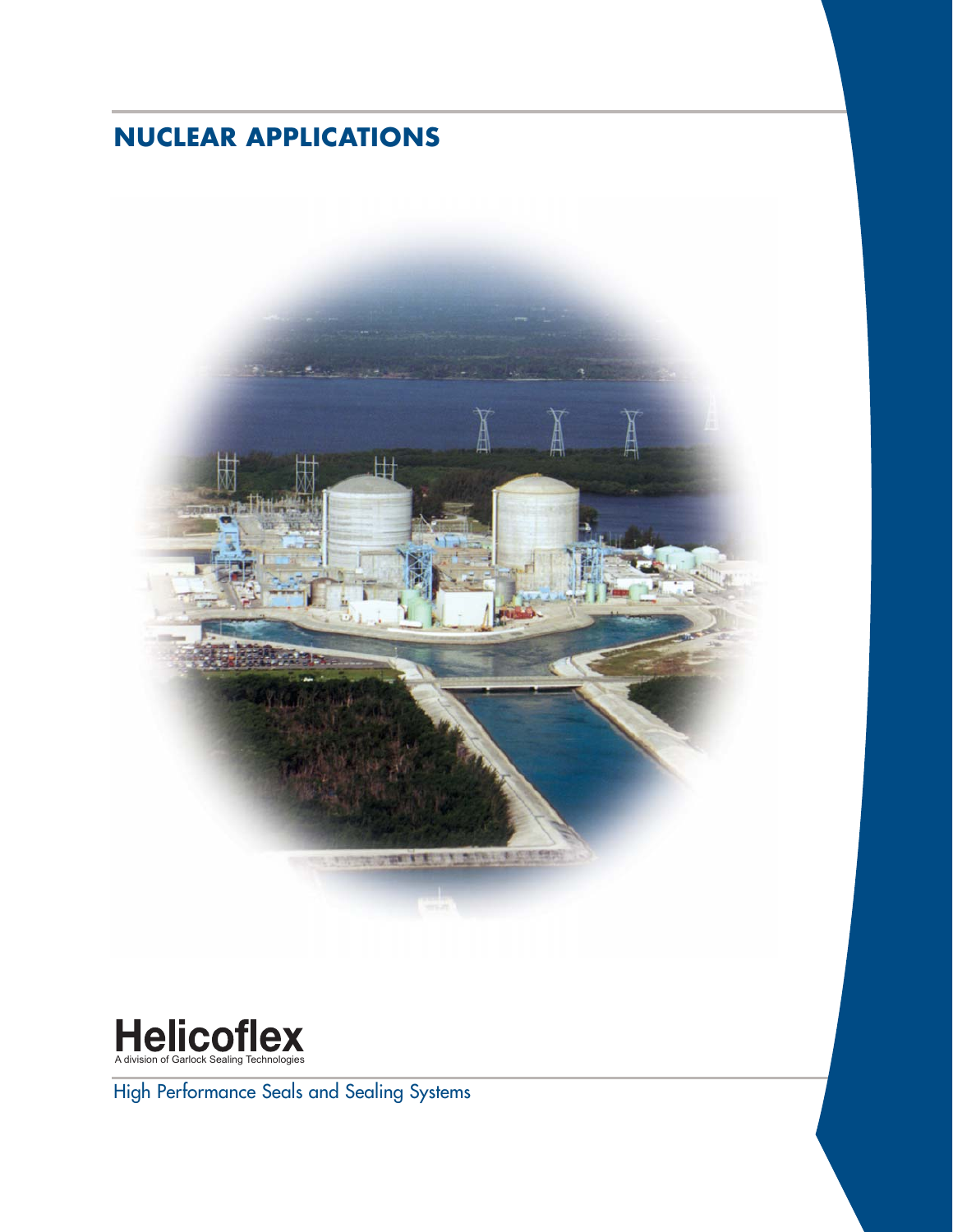# **GENERAL INFORMATION**

Garlock Helicoflex is a worldwide leader of manufacturing high performance metal seals in the nuclear industry. In addition to the nuclear industry, Garlock Helicoflex also services the Aerospace, Semi-conductor, Petrochemical, and Chemical Processing industries.

There are two principle styles of seals that Garlock Helicoflex manufactures for the nuclear industry: Helicoflex Metallic O-Ring and the Helicoflex Spring Energized Seal.

### **HELICOFLEX METALLIC O-RING**

The first style, or seal design, is the Helicoflex Metallic O-Ring, which is manufactured of Alloy 718 or 304 Stainless Steel. Alloy 718 is the most common and preferred material of the O-Ring as compared to 304 SS because it offers optimum strength, springback and its resistance to radiation and corrosion. Both Alloy 718 and Type 304 SS O-Rings are plated with pure (99.95%) silver which is the actual sealing medium that deforms to the groove sealing surfaces.

### **HELICOFLEX SPRING-ENERGIZED SEAL**

The Helicoflex Spring-Energized Seal is a high performance, flexible, metal seal. It has exceptional compression and elastic recovery properties, which approach those of elastomer seals while retaining the qualities demanded in an all-metal seal. The Helicoflex Seal is composed of a close-wound helical spring surrounded by two metal jackets. The inner jacket serves the purpose of transferring the resiliency of the helical spring to the outer jacket uniformly. The design of the Helicoflex Spring Energized Seal relies upon the elastic deformation of the outer jacket, which has greater ductility than that of the groove sealing surfaces. The outer jacket is composed of pure (99.95%) silver. The Helicoflex design does not depend upon the internal pressure from the reactor vessel to support the inside walls of the seal and therefore the inside diameter of the seal is not open to the radioactive steam and water as compared to Metal O-Rings.



2 **Helicoflex** For Additional Information, Please Consult Our Engineering Staff 1-800-233-1722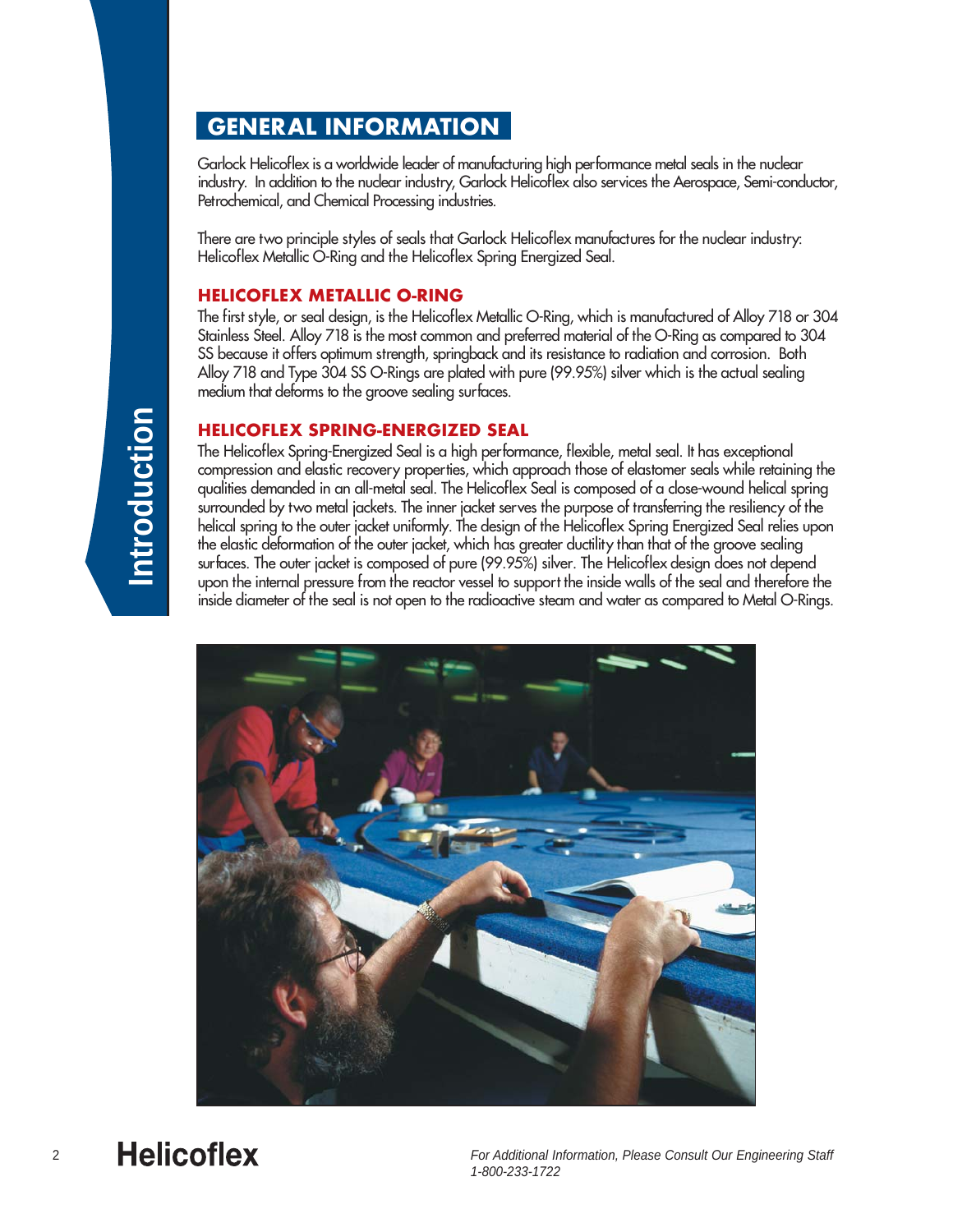

# **GENERAL CHARACTERISTICS**

**•** Wide range of applications:

| Dimensional: Diameters from 0.250 inches (6.3 mm) to over 300 inches (7.6 m) |
|------------------------------------------------------------------------------|
| Cross sections from 0.063 inches (1.6 mm) to over 0.625 inches (15.9 mm)     |
| Temperature: Cryogenic to 1800°F (982°C)                                     |

Pressure: Ultra High Vacuum to 50,000 PSI (100,000 PSI under special conditions)

- **•** Excellent springback: the spring energized Helicoflex is capable of compensating for flange distortions due to temperature and pressure cycling.
- Adaptable to a majority of standard flanges: ANSI, ISO, KF, ASA<br>Suited to different types of assemblies: -metal/metal with groove
- Suited to different types of assemblies:

-flat flanges with limiter/retainer -3 face contact

- **•** Extended shelf life
- **•** Excellent resistance to corrosion and radiation
- **•** Minimum relaxation: the Helicoflex's resilient spring compensates for relaxation ensuring positive seal contact.

### **Leading the Industry in Research & Development**

Garlock Helicoflex, in conjunction with Garlock Sealing Technologies, Cefilac S.A. and the French Atomic Energy Commission, maintains state of the art seal testing facilities. Our testing equipment and capabilities include:

- 
- **•** Helium Leak Testing **•** High Pressure Testing (>28,000 psi) **•** High Temperature Testing (over 2000°F) **•** Longevity / Life Cycle Testing
- **•** Cycle Testing (over 100K cycles)<br>**•** Cryogenic Shock Tests (-452°F)
- 
- 
- **•** Scanning Electron Microscopy
- 
- 
- 
- **•** Cryogenic Shock Tests (-452°F) **•** Room Temperature Tightness (ROTT)
	- Aged-Relaxation-Leakage & Adhesion (ARLA)<br>• Fire Safety (API 607)
	-

# **Helicoflex**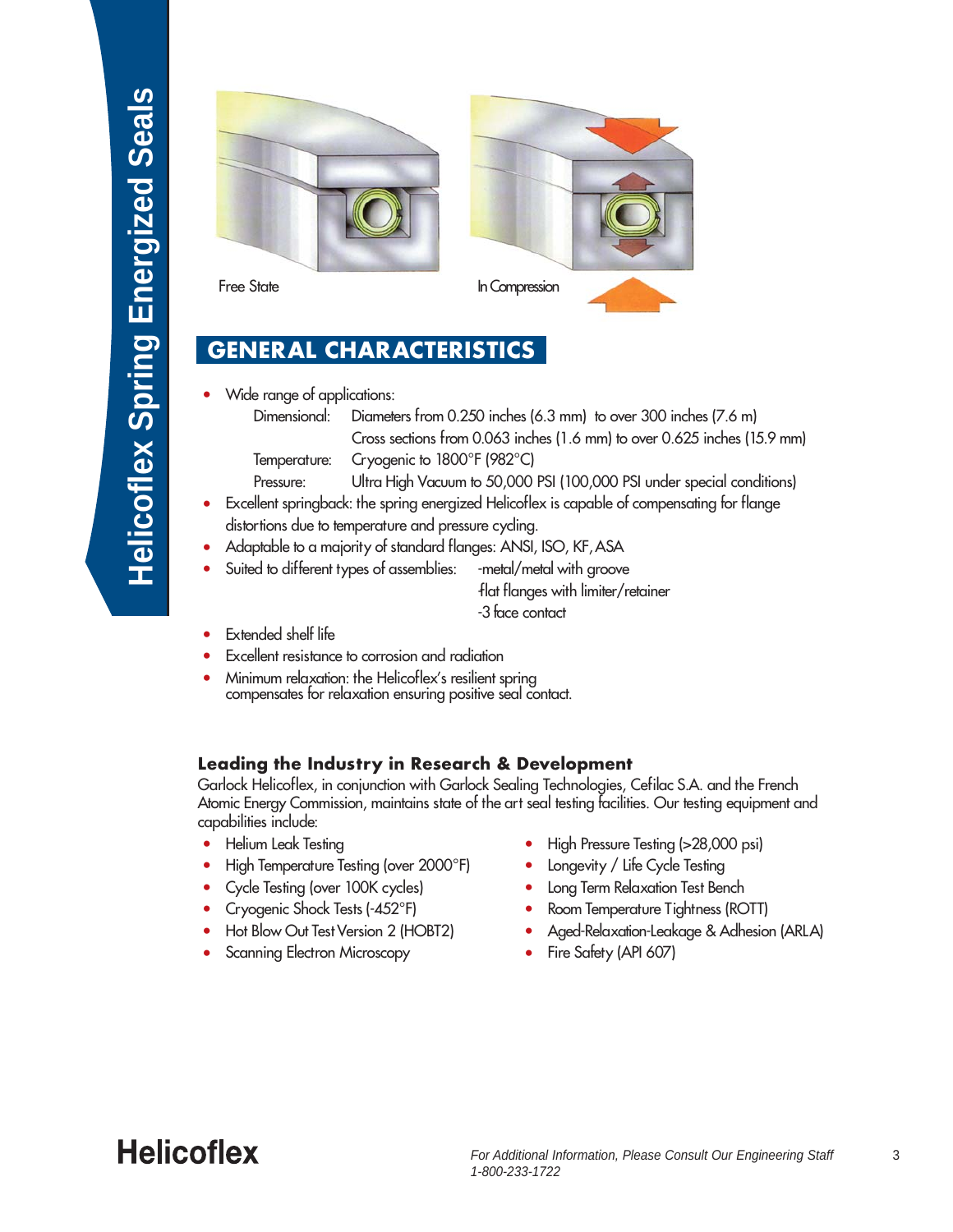#### **CLASSIFICATION OF SEAL TYPE** HN 2 0 8 #Jackets/ Linings Cross Section Type Jacket **Orientation Section Orientation** HN single section **CONFIGURATION GUIDE** Cross

| Cross<br>Section<br>Type | HN<br><b>HNR</b><br><b>HNV</b><br><b>HND</b><br><b>HNDE</b> |                   | single section<br>low load (Delta Seal) | tandem Helicoflex seals | ground spring for precise load control (Beta Spring)<br>tandem Helicoflex and elastomer seals<br>note: "L" indicates internal limiter (ex: HLDE) |                                |    |  |    |  |  |  |
|--------------------------|-------------------------------------------------------------|-------------------|-----------------------------------------|-------------------------|--------------------------------------------------------------------------------------------------------------------------------------------------|--------------------------------|----|--|----|--|--|--|
| Jacket/Lining            |                                                             | $1 =$ jacket only |                                         |                         |                                                                                                                                                  | $2 =$ jacket with inner lining |    |  |    |  |  |  |
| Jacket<br>Orientation    | $0 +$                                                       |                   |                                         | l3                      |                                                                                                                                                  | 5                              | 16 |  | 18 |  |  |  |
| Section<br>Orientation   | 0                                                           |                   |                                         |                         |                                                                                                                                                  |                                | Ô  |  | 8  |  |  |  |

# **TYPICAL CONFIGURATIONS**

**HN200** Groove assemblies

**HN203** Tongue & groove

Ĥ

**HN208** Raised face flanges - ANSI B16.5



**HNDE290** Leak checkinert gas purge



# **CHARACTERISTIC CURVE**

### **DEFINITION OF TERMS**

- **Y<sub>0</sub>** = load on the compression curve above which leak rate is at required level
- **Y<sub>2</sub>** = load required to reach optimum compression e<sub>2</sub>
- **Y1** = load on the decompression curve below which leak rate exceeds required level
- **e<sub>2</sub>** = optimum compression
- **ec** = Compression limit beyond which there is risk of damaging the spring



4 **Helicoflex** For Additional Information, Please Consult Our Engineering Staff 1-800-233-1722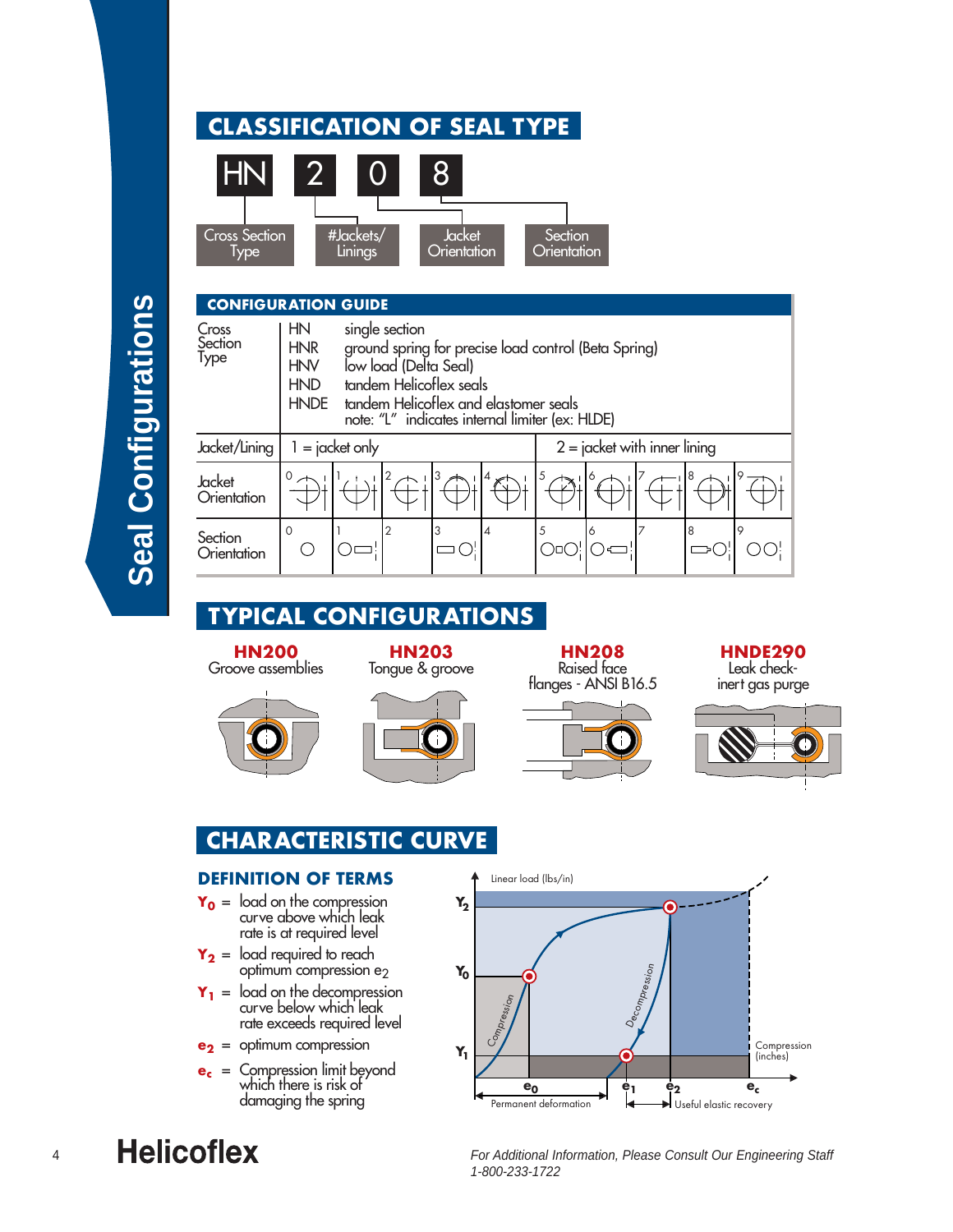# **SEAL DIMENSIONS FOR METALLIC O-RINGS**

The three most common tube diameters (C.S.) used for pressure vessels as shown below with the recommended relationship of tube diameter and wall thickness to the O-Ring diameter. Other tube diameters are also available for other nuclear applications; contact the factory for specific information.

### **ALLOY 718 O-RING & HN200: LOAD / DEFLECTION / SPRINGBACK**

|             | <b>SEAL DIMENSIONS AND LOAD CHARACTERISTICS</b>                                                                  |      |                                                                                                                 |                               |              |                                                                         |       |                                        |         |                 |                                          | <b>HN200</b>      |       |                          |                 |      |
|-------------|------------------------------------------------------------------------------------------------------------------|------|-----------------------------------------------------------------------------------------------------------------|-------------------------------|--------------|-------------------------------------------------------------------------|-------|----------------------------------------|---------|-----------------|------------------------------------------|-------------------|-------|--------------------------|-----------------|------|
| Compression | .375"CS X .038 wall<br>9.5 X 0.95<br>Diameter up to 180"<br>up to $4.5m$<br>Linear Load 2500 lb/in<br>450 DaN/cm |      | .500"CS X .050 wall<br>12.7 X 1.27<br>Diameter 120" and up<br>3m and up<br>Linear Load 2500 lb/in<br>450 DaN/cm |                               |              | .625"CS X .063 wall<br>Diameter 120" and up<br>I Linear Load 4000 lb/in |       | 15.9 X 1.60<br>3m and up<br>700 DaN/cm |         |                 | HN200 .520" CS<br>Linear Load 3990 lb/in |                   |       |                          |                 |      |
| Rate        | Deflection                                                                                                       |      |                                                                                                                 | Deflection<br>Min. Springback |              | Min. Springback                                                         |       | Deflection                             |         | Min. Springback |                                          | <b>Deflection</b> |       |                          | Min. Springback |      |
|             | ın                                                                                                               | mm   | ın                                                                                                              | mm                            | $\mathsf{m}$ | mm                                                                      |       | mm                                     | In      | mm              |                                          | mm                | m     | mm                       | m               | mm   |
| 08%         | 0.030                                                                                                            | 0.76 | 0.009"                                                                                                          | 0.23                          | 0.040''      | 1.02                                                                    | 0.015 | 0.33                                   | 0.050   | 1.27            | 0.017''                                  | 0.43              | NA    | _                        | NA              |      |
| 10%         | 0.037                                                                                                            | 0.94 | 0.009"                                                                                                          | 0.23                          | 0.050''      | .27                                                                     | 0.015 | 0.33                                   | 0.062"  | 1.57            | 0.017''                                  | 0.43              | 0.052 | 1.32                     | 0.017           | 0.43 |
| 12%         | 0.045''                                                                                                          | .14  | 0.009"                                                                                                          | 0.23                          | $0.060$ "    | .52                                                                     | 0.015 | 0.33                                   | 0.075'' | 1.91            | 0.017''                                  | 0.43              | NA    | —                        | <b>NA</b>       |      |
| * 16%       | 0.060                                                                                                            | .52  | 0.009"                                                                                                          | 0.23                          | $0.080$ "    | 2.03                                                                    | 0.015 | 0.33                                   | 0.100'' | 2.54            | 0.017''                                  | 0.43              | NA    | $\overline{\phantom{m}}$ | <b>NA</b>       |      |
| 17%         | 0.064''                                                                                                          | .63  | 0.009                                                                                                           | 0.23                          | 0.085''      | 2.16                                                                    | 0.015 | 0.33                                   | 0.106'' | 2.69            | 0.017''                                  | 0.43              | NA    | –                        | NA              |      |

Dimensions in inches **Dimensions** in mm

## **RETAINER CLIPS INFORMATION**

Two types of retainer clips are available. The first type is the clip that penetrates the slots in tubular type O-Rings. The second type is the bent retainer clip that holds the seal to the outer circumference of the groove. This second type clip can be used on both the HN200 style seal and Tubular O-Rings. Since second type does not penetrate the rings, the seal or ring may be installed without regard to the position of the slots. Contact your factory representative for conversion information for your reactor.

| 0.375''<br>0.038''<br>0.281''<br>0.125''<br>0.070''        | 9.5<br>1.0<br>7.0<br>3.2<br>1.8 | 0.500''<br>0.050''<br>0.375''<br>0.205''<br>0.093'' | 1.3<br>9.5<br>5.2<br>2.4                                          | 0.625''<br>0.063''<br>0.438''<br>0.256''<br>0.125'' | 15.9<br>1.6<br>11.1<br>6.5<br>3.2 | k—s—d<br>…                                                                     |
|------------------------------------------------------------|---------------------------------|-----------------------------------------------------|-------------------------------------------------------------------|-----------------------------------------------------|-----------------------------------|--------------------------------------------------------------------------------|
|                                                            |                                 |                                                     |                                                                   |                                                     |                                   |                                                                                |
| up to $72''$<br>72" to 144"<br>144" to 200"<br>200" and up |                                 |                                                     |                                                                   | 4<br>8<br>12                                        |                                   | П<br>نبارينا<br>E<br><b>TYPE I</b>                                             |
|                                                            |                                 | $\hspace{0.1mm} +$                                  | ⊗                                                                 |                                                     |                                   | <b>TYPE II</b><br>Ш.<br>Threaded<br>Insert<br>∩4∩<br>.                         |
|                                                            |                                 |                                                     | <b>SLOT DIMENSIONS</b><br><b>O-RING DIAMETER</b><br>$3.6$ to $5m$ | 12.7<br>up to 1.8m<br>1.8 to 3.6m<br>5m and up      | <u>باليا</u>                      | <b>NO. OF SLOTS</b><br>16 or 24<br>∛<br>Retainer Clip<br><b>Retainer Screw</b> |

 $\overline{\phantom{a}}$ 

# **Helicoflex**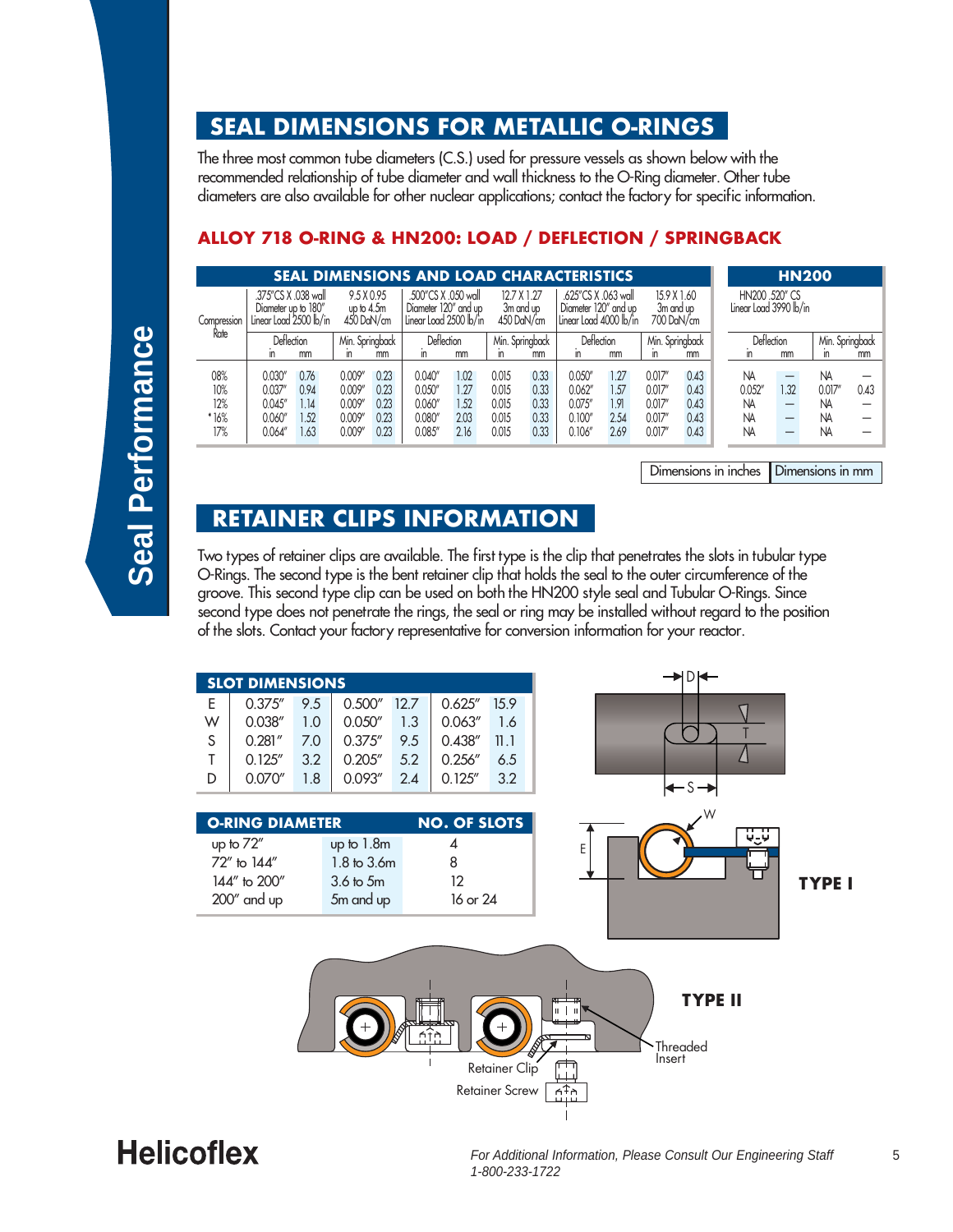### **ZIP-SEAL®**

Garlock Helicoflex developed Zip-Seal® Packaging to prevent scratches and other handling risks during transportation and unpacking. ALARA-minded Zip-Seal Packaging also serves to reduce radiation exposure time during unpacking and installation. All nuclear seals are packaged to prevent any damage during shipment. Additional special packaging is provided for overseas shipments.

Zip-Seal® Packaging Saves 50% Man REM Hours



### **SHIPPING CRATE**



#### Wooden shipping crate for Reactor Pressure Vessel Seal

Note: Shipping crate is transported only by way of specialized drop deck, dedicated freight carrier. In some cases, the crate may be designed for specific sea or air carriers.

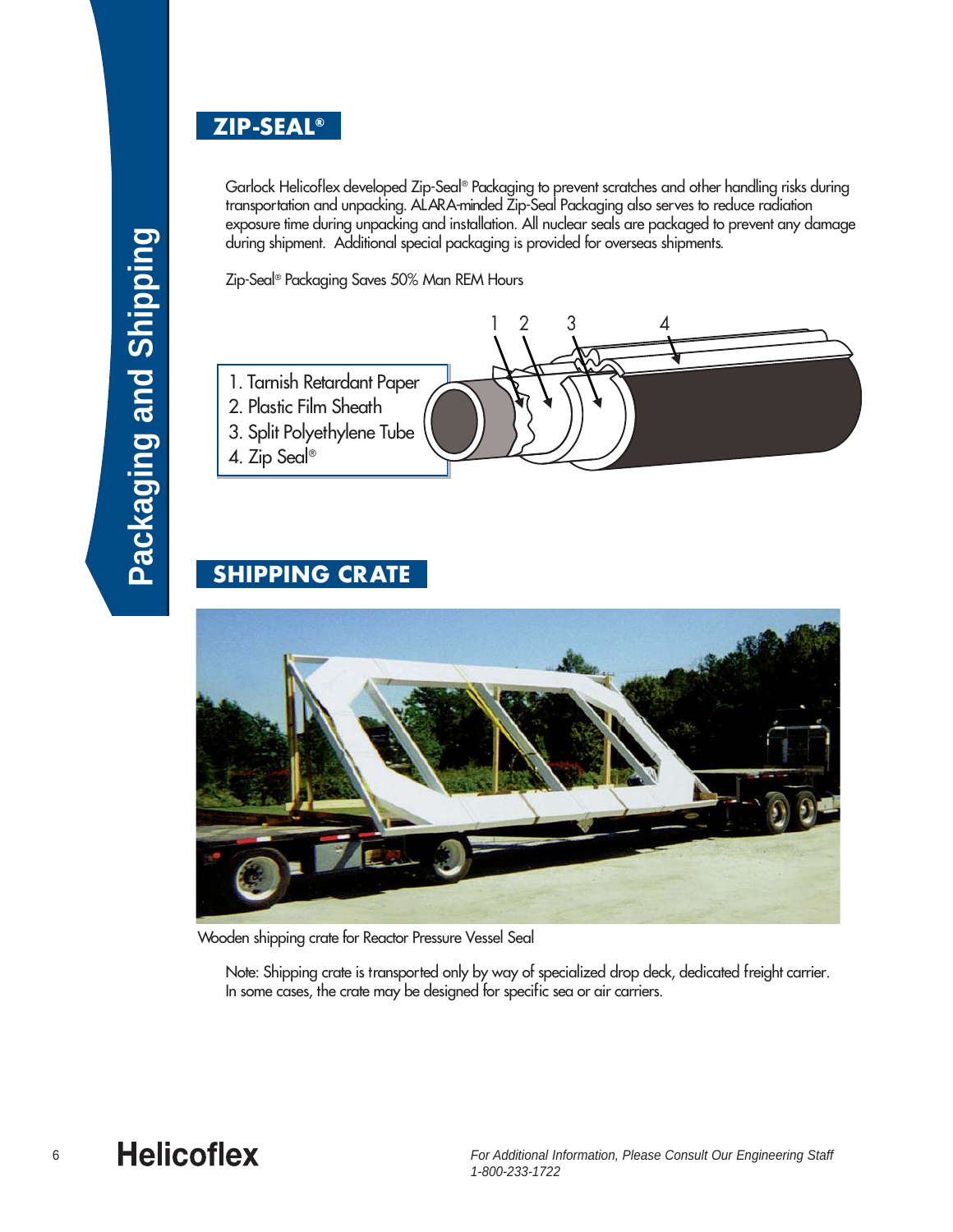# **MAIN LOCATION OF HELICOFLEX SEALS IN PWR'S**







TN-32 Dry Storage Cask TN-40 Dry Storage Cask